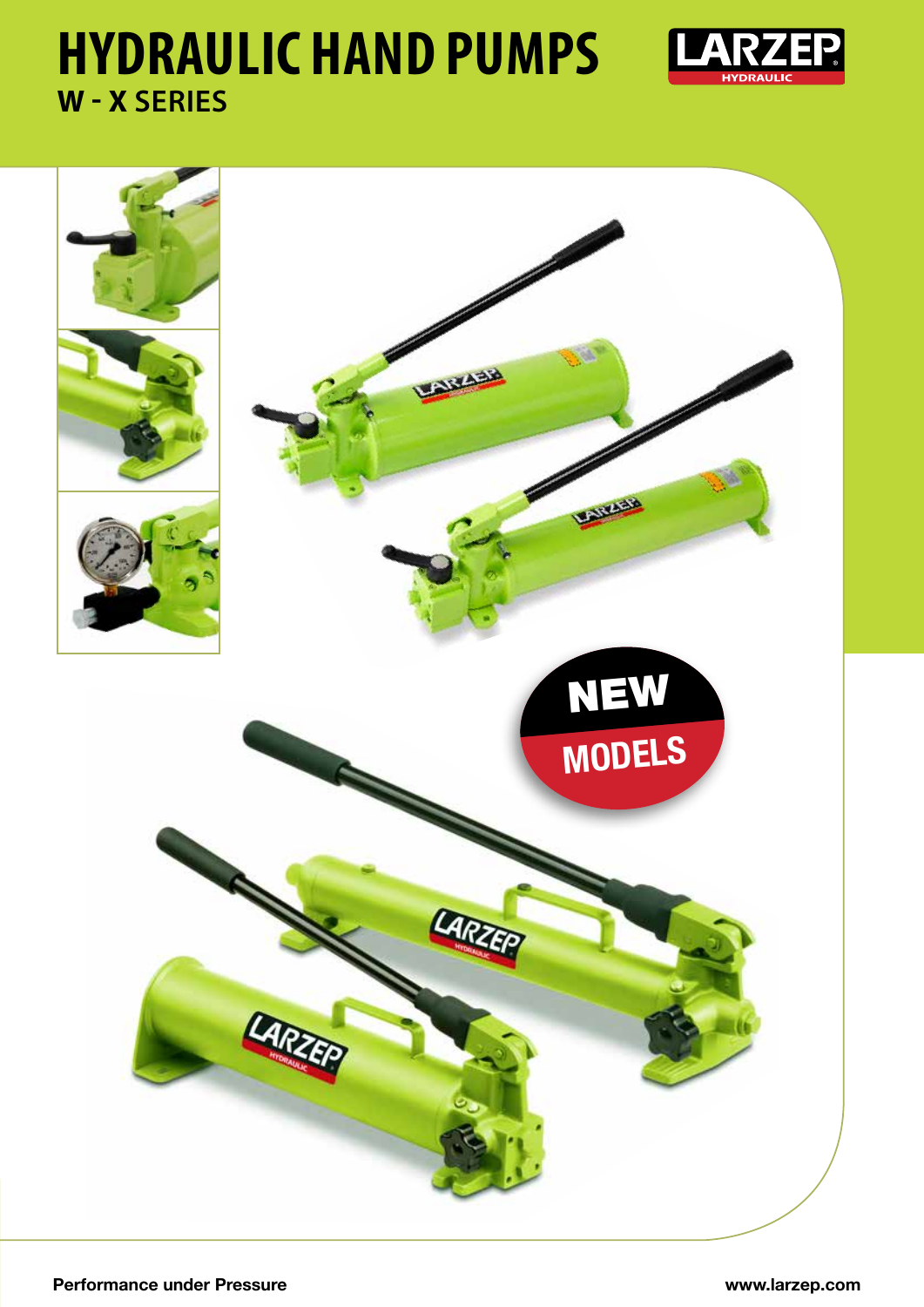

#### **HYDRAULIC HAND PUMPS**



- **W** series pumps are for use with **Single Acting cylinders**.
- **X** series pumps are fitted with 4-way 3 position valve for use with **Double Acting cylinders**.  $\mathcal{L}$
- The pump range includes single and two speed models.
- Two speed models provide rapid cylinder advance until contact is made with the load.
- Hydraulic port on all models is 3/8"-NPTF female.
- $\blacktriangleright$  W and X series pumps are fitted with internal safety valves to prevent overpressure.
- $W24507$  has a rectangular tank.
- WP21007 and XP21007 models are foot pedal operated.
- All pumps are fitted with handle or clips for ease of carrying.  $\sqrt{}$



WP21007 pump, foot pedal operated. WEDEN 1000 and the US of the W26507, X26507 pumps.

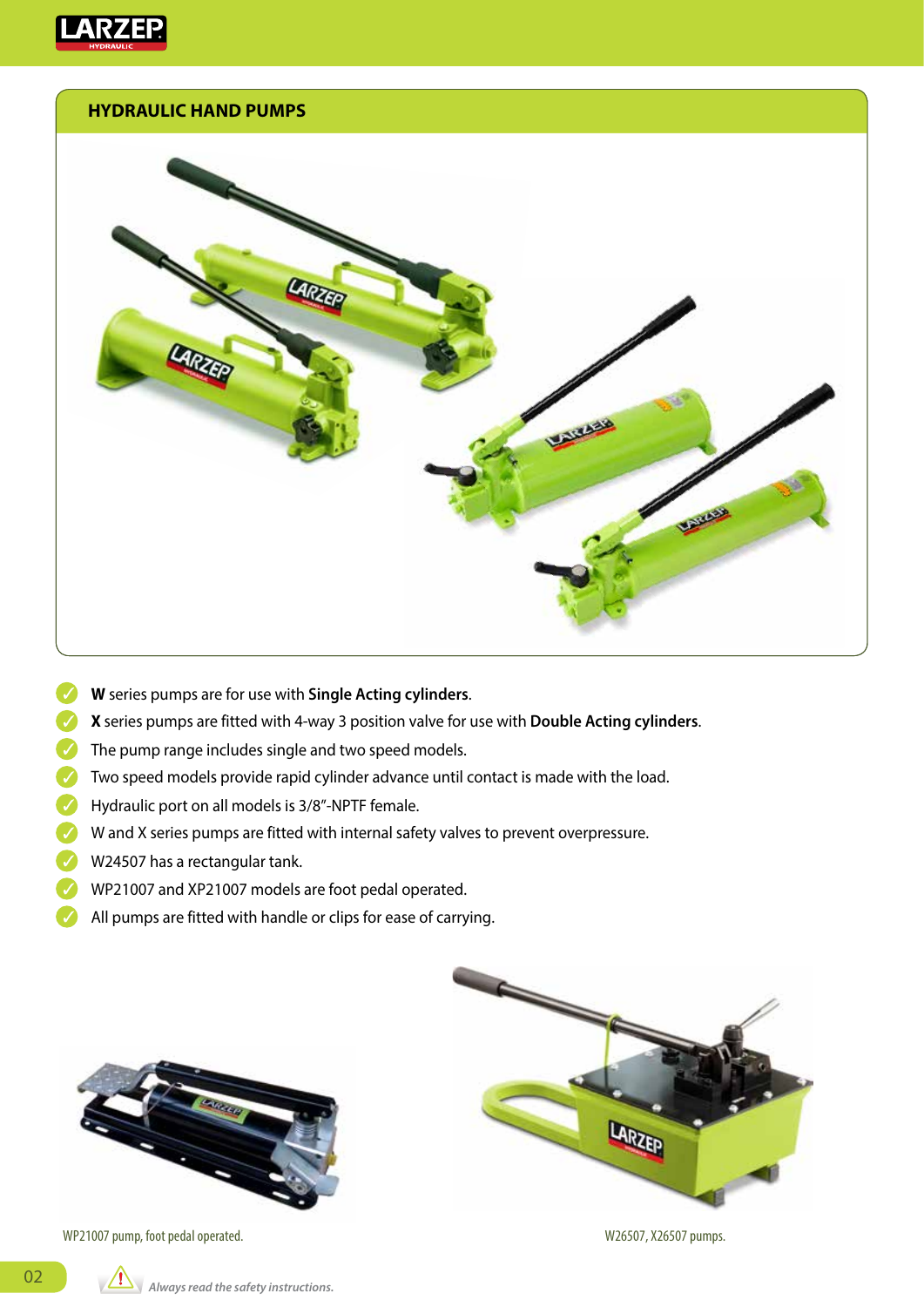## **HYDRAULIC HAND PUMPS**

#### **SINGLE ACTING W**

**W20307 / W10607 / W20807 / W11407 / W21807**



#### **DOUBLE ACTING X**

**X22607 / X24307**



#### **SINGLE ACTING**

| <b>Model</b>   | <b>Speeds</b>  | <b>Usable oil</b> | <b>Handle</b><br>effort | Oil displacement /<br>stroke (cm <sup>3</sup> ) |                       | <b>Pressure rating</b><br>(bar) |                       | Α   | B   |      | Đ   |     | G                            | R    |                          |     | <b>Weight</b> | <b>Model</b>   |
|----------------|----------------|-------------------|-------------------------|-------------------------------------------------|-----------------------|---------------------------------|-----------------------|-----|-----|------|-----|-----|------------------------------|------|--------------------------|-----|---------------|----------------|
| <b>LARZEP</b>  | No.            | cm <sup>3</sup>   | kg                      | 1 <sup>st</sup> Stage                           | 2 <sup>nd</sup> Stage | 1 <sup>st</sup> Stage           | 2 <sup>nd</sup> Stage | mm  | mm  | mm   | mm  | mm  | mm                           | mm   | mm                       | mm  | kg            | <b>LARZEP</b>  |
| W20307         |                | 280               | 40                      |                                                 | 1,0                   | 20                              | 700                   | 331 | 138 | 124  | 44  | 380 |                              |      | 38                       | 66  | 5,5           | W20307         |
| W10607         |                | 640               | 43                      | $\overline{\phantom{a}}$                        | 3,2                   | $\blacksquare$                  | 700                   | 557 | 137 | 144  | 55  | 608 |                              |      |                          | 90  | 7,3           | W10607         |
| W20807         |                | 640               | 45                      | 13                                              | 2,8                   | 17                              | 700                   | 563 | 137 | 144  | 55  | 608 |                              |      |                          | 90  | 8,2           | W20807         |
| <b>WP21007</b> |                | 1.000             | 43                      | 12                                              | 2,0                   | 50                              | 700                   | 550 | 176 | 445* | 52  | 540 | $\overline{\phantom{a}}$     | 9,0  | 185,0                    | 176 | 9,0           | <b>WP21007</b> |
| W11407         |                | 1.400             | 43                      | ٠                                               | 3,2                   | $\overline{\phantom{a}}$        | 700                   | 526 | 137 | 174  | 55  | 608 | $\overline{\phantom{a}}$     |      | $\overline{\phantom{0}}$ | 106 | 10,9          | W11407         |
| W21807         |                | 1.800             | 49                      | 13                                              | 2,8                   | 21                              | 700                   | 548 | 147 | 174  | 23  | 558 | $\qquad \qquad \blacksquare$ | 10.5 | 82,0                     | 140 | 11,3          | W21807         |
| W22607         | $\overline{2}$ | 2.600             | 41                      | 46                                              | 4,0                   | 28                              | 700                   | 656 | 140 | 186  | 41  | 680 | 616                          | 10,5 | 80,5                     | 10  | 12,7          | W22607         |
| W24507         |                | 4.450             | 43                      | 46                                              | 4,0                   | 28                              | 700                   | 574 | 146 | 189  | 41  | 643 | 528                          | 10,5 | 80,5                     | 10  | 18,1          | W24507         |
| W26507         | $\overline{2}$ | 6.500             | 37                      | 126                                             | 4,9                   | 28                              | 700                   | 635 | 312 | 233  | 191 | 640 |                              |      |                          |     | 20,0          | W26507         |

#### **DOUBLE ACTING**

| <b>Model</b>   | Speeds | Usable oil      | <b>Handle</b><br>effort | Oil displacement /<br>stroke (cm <sup>3</sup> ) |                       | <b>Pressure rating</b><br>(bar) |                       | A   | B   |      | D   |     |                          | н   | $\mathbb{R}$ | s    | <b>Weight</b> | <b>Model</b>   |
|----------------|--------|-----------------|-------------------------|-------------------------------------------------|-----------------------|---------------------------------|-----------------------|-----|-----|------|-----|-----|--------------------------|-----|--------------|------|---------------|----------------|
| <b>LARZEP</b>  | No.    | cm <sup>2</sup> | kg                      | 1 <sup>st</sup> Stage                           | 2 <sup>nd</sup> Stage | 1 <sup>st</sup> Stage           | 2 <sup>nd</sup> Stage | mm  | mm  | mm   | mm  | mm  | mm                       | mm  | mm           | mm   | <b>kg</b>     | <b>LARZEP</b>  |
| <b>XP21007</b> |        | 1.000           | 43                      | 12,0                                            | 2,0                   | 50                              | 700                   | 550 | 176 | 445* | 52  | 540 | ۰                        |     | 9,0          | 185  | 9,0           | <b>XP21007</b> |
| X22607         |        | 2.600           | 41                      | 46,0                                            | 4,0                   | 27                              | 700                   | 654 | 140 | 186  | 54  | 680 | $\overline{\phantom{a}}$ | 125 | 9,5          | 80,5 | 14,3          | X22607         |
| X24307         |        | 4.200           | 49                      | 16,5                                            | 2,8                   | 20                              | 700                   | 570 | 108 | 210  | 75  | 560 | 40                       | 50  | 8,5          | 86   | 22,8          | X24307         |
| X26507         |        | 6.500           | 37                      | 126,0                                           | 4,9                   | 28                              | 700                   | 635 | 312 | 233  | 193 | 644 | 70                       |     |              |      | 20,8          | X26507         |

#### **0,28 - 6,5 litres 700 bar W - X** *Capacity Max. pressure*

### **W22607 / W24507**

</u>





## **SINGLE / DOUBLE ACTING W - X**

\* with the pedal completely open

#### **W26507 / X26507**